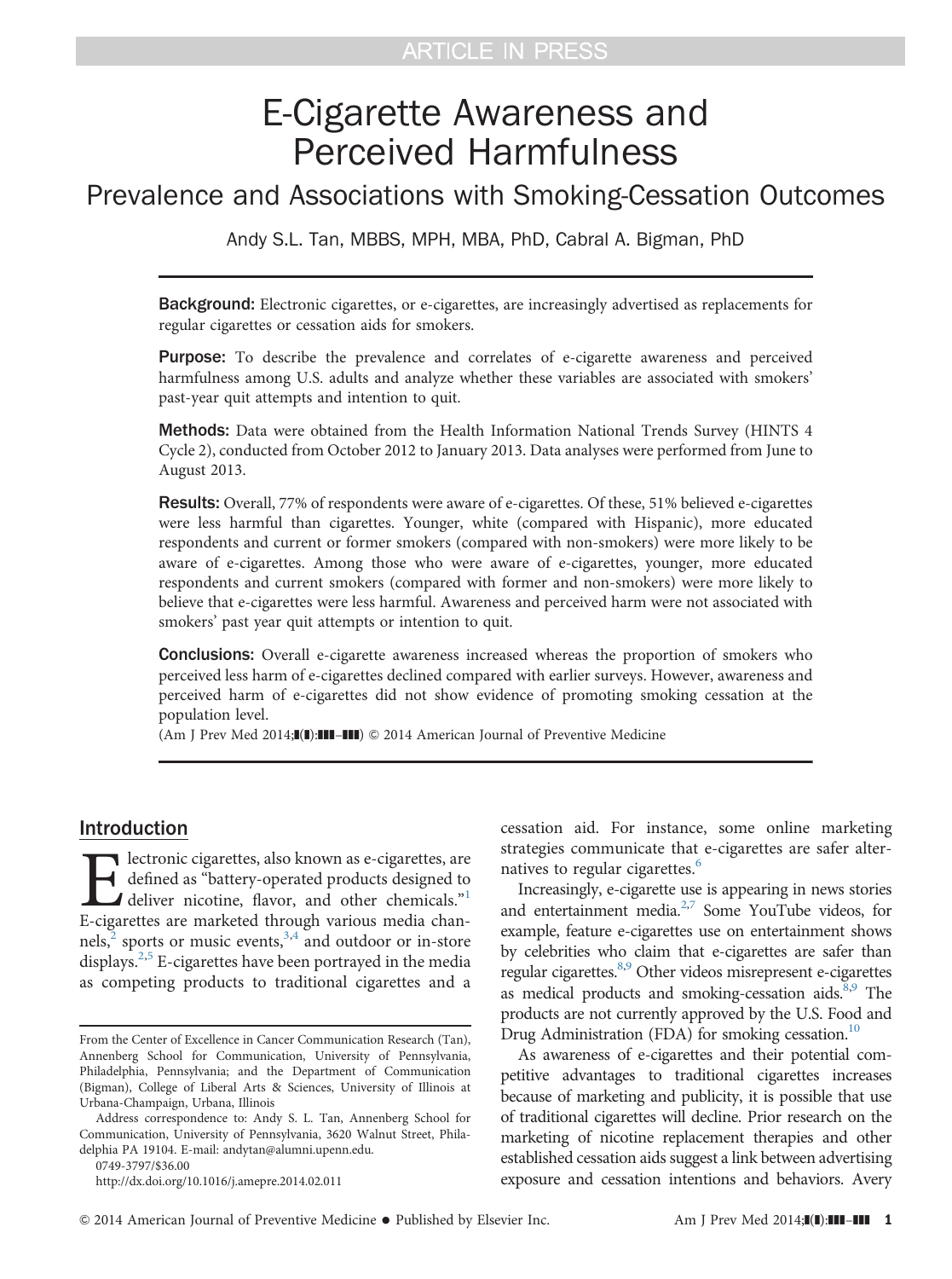#### 2 Tan and Bigman / Am J Prev Med 2014; $\mathbb{I}(\mathbb{I})$ : $\mathbb{I}\mathbb{I}=\mathbb{I}\mathbb{I}$

and colleagues, $^{11}$  for example, found that increased exposure to magazine advertisements of cessation products (e.g., Habitrol, Nicoderm patch, Nicorette Gum, Nicotrol, Prostep patch, and Zyban) was associated with an increased likelihood of attempted and successful quitting.

In a study among smokers, increased recall of cessation methods—the most frequently recalled methods being the nicotine patch, nicotine gum, and Zyban or prescription medications—and perceived effectiveness of cessation aids were significantly associated with intentions to quit.<sup>12</sup> These studies suggest that advertising exposure and recall of cessation products could influence smokers' quit intentions and successful quitting.

Of course, awareness is a necessary but not always sufficient condition for adoption of new technologies or behaviors.<sup>13,[14](#page-7-0)</sup> Diffusion of innovation and behavior change theories offer frameworks that help explain how awareness of e-cigarettes and beliefs about their harmfulness could influence cessation-related psychosocial factors (e.g., outcome expectancies, subjective norms, and self-efficacy to use e-cigarettes to quit smoking) and ultimately cessation behavior. $13-16$  $13-16$  $13-16$ 

For example, adoption of alternatives to traditional cigarette smoking such as e-cigarettes and other cessation products appear to be driven in part by perceptions of reduced harm as a relative advantage.<sup>[17](#page-8-0),[18](#page-8-0)</sup> However, there is an ongoing debate within the public health community about whether e-cigarettes are a viable alternative for harm reduction, and whether smokers are merely supplementing or truly replacing their smoking with e-cigarettes and achieving smoking cessation.

Although e-cigarettes are characterized as replacements for regular cigarettes or cessation aids for smokers, $2$  the evidence on the harm-reduction potential of e-cigarettes as cessation products is mixed. For instance, clinical trials showed that e-cigarettes could help some smokers who are trying to quit to achieve abstinence rates comparable to those using nicotine patches.<sup>[19](#page-8-0)–[21](#page-8-0)</sup> A national survey found that current e-cigarette users were more likely to have attempted to quit smoking in the previous year and tried to quit for longer than 24 hours compared with those who were not current e-cigarette users. $^{22}$ 

Other studies suggest that e-cigarette use might interfere with successful quitting. One study reported that current smokers who tried using e-cigarettes did not differ from those who never tried e-cigarettes in their quit intentions or attempts in the past year. $23$  In another survey, smokers who used e-cigarettes were more likely to reduce cigarette consumption, but the rates of successful quitting were not different from those who did not use e-cigarettes.<sup>[24](#page-8-0)</sup> State quitline clients who had used e-cigarettes were significantly less likely to be tobaccoabstinent at follow-up compared with non-users. $^{25}$  $^{25}$  $^{25}$ 

### Study Objectives

If e-cigarettes are in fact being viewed as a competitor or replacement for smoking cigarettes owing to a comparative advantage with regard to reduced harmfulness, then awareness and perceived harmfulness of e-cigarettes may be associated with cessation intentions or quit attempts among current smokers. Several national surveys indicate a steady increase in awareness of e-cigarettes between 2009 and 2012 among the general U.S. population[.22](#page-8-0)–[24,26](#page-8-0)–[28](#page-8-0)

Given the rapidly evolving landscape in advertising and media coverage of e-cigarettes, the first objective of this study is to describe the prevalence of awareness and perceived harmfulness of e-cigarettes compared with regular cigarettes using a nationally representative survey of U.S. adults conducted between late 2012 and early 2013. There is also a gap in the literature regarding the impact of increased publicity and awareness about the purported harm-reduction potential of e-cigarettes on cessation outcomes. Therefore, the second objective of this study is to examine whether the awareness and perceived harmfulness of e-cigarettes are associated with quit attempts or intentions to quit among smokers.

## Methods

#### Data Source

Data were obtained from the most recent round of the Health Information National Trends Survey (HINTS 4 Cycle 2) conducted between October 2012 and January 2013 by the National Cancer Institute.<sup>[29](#page-8-0)</sup>

## Sample

The sampling frame included U.S. adults aged  $\geq$  18 years. For the first stage of the stratified sampling procedure, a sample of addresses was randomly selected from three strata: areas with high concentrations of minorities, areas with low concentrations of minorities, and counties comprising Central Appalachia. In the second stage, one adult was selected within each sampled household using the next birthday method. Minority respondents (Hispanics and African Americans) were oversampled.

Data were collected using mailed self-administered question-naires following a modified Dillman approach.<sup>[30](#page-8-0)</sup> In this survey, 3,630 respondents completed the questionnaire, yielding an overall response rate of 39.97%, as computed using the RR2 formula from the American Association of Public Opinion Research.<sup>[31](#page-8-0)</sup> This response rate is comparable with previous HINTS iterations using address-based sampling strategies.<sup>[32](#page-8-0)</sup> Additional details of the survey design and administration are available elsewhere. $33$ 

#### **Measures**

The survey asked the following question: New types of cigarettes are now available called electronic cigarettes (also known as e-cigarettes or personal vaporizers). These products deliver nicotine through a vapor. Compared to smoking cigarettes, would you say that electronic cigarettes are…much less harmful/less harmful/just as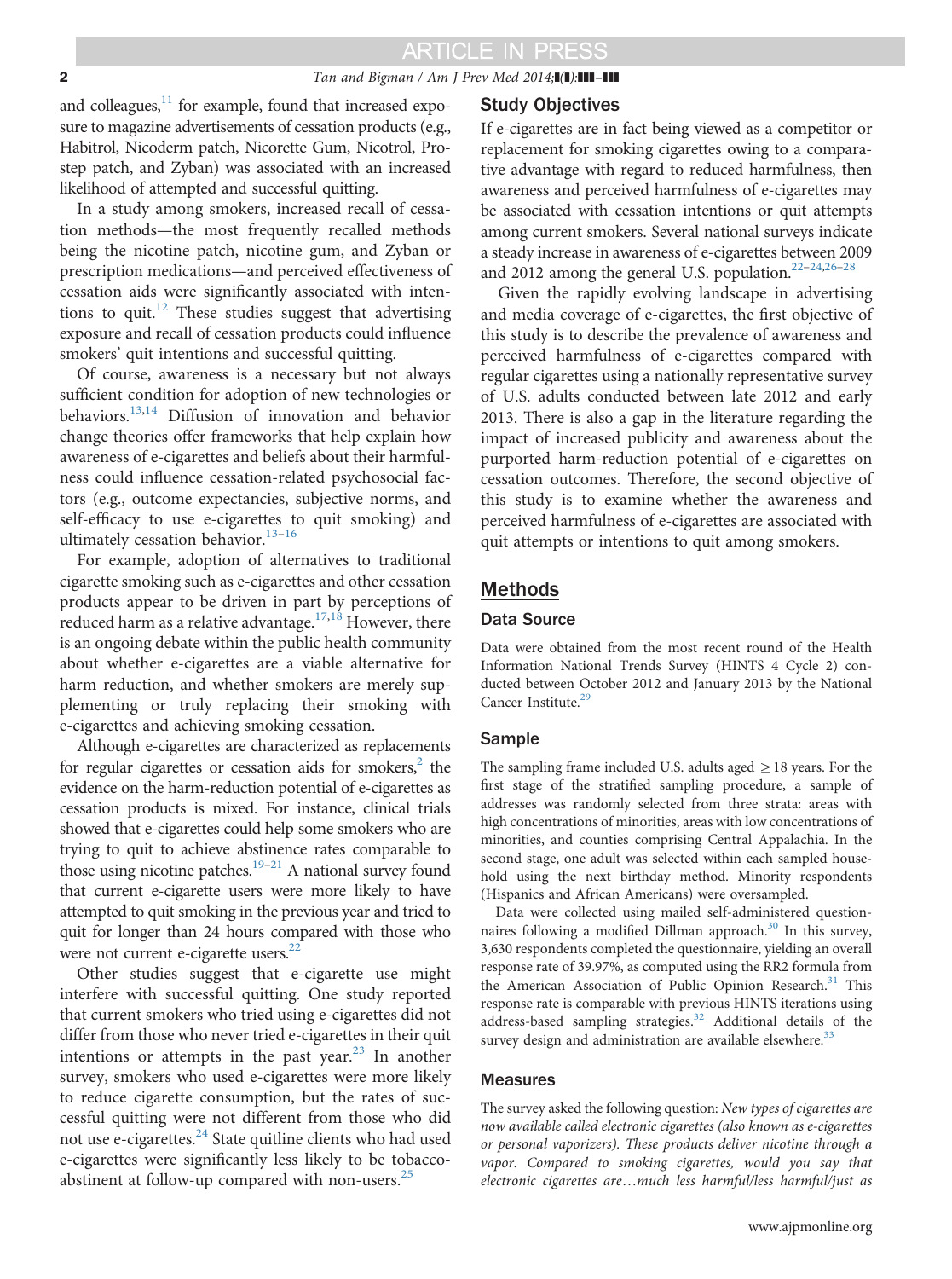## Tan and Bigman / Am J Prev Med 2014; $I(I):III-III$  3

#### harmful/more harmful/much more harmful/I've never heard of electronic cigarettes?

## Prevalence and Correlates of E-Cigarette Awareness

Respondents who answered they have never heard of electronic cigarettes were coded as being unaware of e-cigarettes and all other responses were coded as being aware. Item non-response, multiple responses, and missing values were coded as missing  $(n=143)$ . Perceived harmfulness among those who were aware of e-cigarettes was dichotomized into less harmful versus equally or more harmful because of the skewed distribution of the responses  $\leq 3\%$  of respondents answered more harmful or much more harmful).

Smoking status was based on self-reported smoking, consistent with other research. $23,26,27$  Respondents who have never smoked up to 100 cigarettes in their lives were classified as non-smokers. Those who smoked at least 100 cigarettes in their lives but were currently not smoking at all were classified as former smokers. Those who smoked at least 100 cigarettes in their lives and were smoking daily or on some days were classified as current smokers.

Current smokers were asked if in the past year they have stopped smoking for 1 day or longer because they were trying to quit (past year quit attempt) and if they are seriously considering quitting smoking in the next 6 months (intention to quit). Potential confounders included demographic variables (i.e., age, gender, race/ethnicity, and education level), health status, Census region, and household income.

## Statistical Analyses

Data were analyzed between June and August 2013 with Stata, version 13 (StataCorp LP, College Station TX), using descriptive statistics and multiple logistic regression models. Prevalence and predictors of awareness of e-cigarettes were analyzed among the overall sample. For the distribution and predictors of perceived harmfulness of e-cigarettes, the analysis was restricted to respondents who were aware of e-cigarettes.

To evaluate the harm-reduction potential of e-cigarettes, multiple logistic regression models assessed whether awareness and perceived harmfulness of e-cigarettes were associated with reporting past-year quit attempts and the intention to quit among current smokers. All logistic regression models controlled for the aforementioned potential confounders and were weighted to the U.S. general adult population using full sample and replicate weights provided in the HINTS data set.<sup>[33](#page-8-0)</sup>

These weights were necessary to adjust for the stratified sampling design, oversampling of certain subpopulations, and correction for non-response and non-coverage biases in order to ensure valid inferences from the responding sample to the general population.<sup>33</sup> Missing values on dependent variables were excluded from the analyses. To reduce potential bias, missing values for each predictor variable were treated as a separate category in the logistic regression models.<sup>[32](#page-8-0)</sup>

## Results

[Table 1](#page-3-0) summarizes the sample characteristics (weighted to the general U.S. adult population). Most respondents were white, had some college or higher education, reported annual household income  $<$  \$75,000, were in good to excellent health, and did not smoke currently.

[Figure 1](#page-4-0) shows that a steady increase in the awareness of e-cigarettes based on earlier national surveys among U.S. adults occurred from 16.4% in 2009 to 77.1% in the current study. $23,26,27$  In the multivariate analysis, older participants aged 65–74 years and those aged  $\geq$  75 years had 62% and 82% lower odds of being aware of e-cigarettes, respectively, compared with young adults aged 18–34 years.

Hispanic respondents had 62% lower odds of ecigarette awareness than white respondents. Respondents with a college or higher education level had 1.75 fold increased odds of being aware than those with high school or lower education. Current and former smokers had 3.37- and 1.62-fold higher odds of being aware of e-cigarettes, respectively, than non-smokers ([Table 2](#page-5-0)).

## Prevalence and Correlates of Perceptions of E-Cigarette Harmfulness

[Figure 2](#page-6-0) shows that a slight decline in the proportion of current smokers who were aware of e-cigarettes and believed that e-cigarettes are less harmful than smoking regular cigarettes occurred from 84.7% in 2010 to 65.0% in the current study. Data for non-smokers and former smokers were not available from these earlier surveys for comparison with the current study.

[Table 2](#page-5-0) presents the multivariate analyses predicting beliefs about e-cigarette harms versus regular cigarettes. Older respondents had 38%–72% lower odds of believing that e-cigarettes are less harmful than regular cigarettes compared with those aged 18–34 years. Those who had college or higher education had 2.06-fold higher odds than participants with high school or lower education of believing e-cigarettes were less harmful. Current smokers in the study had 2.53-fold higher odds of holding this belief compared with non-smokers.

## Associations with Past Year Quit Attempts and Intention to Quit

Awareness was not associated with current smokers' quit attempts in the past year or their intention to quit in the next 6 months. Similarly, among those who were aware of e-cigarettes, perceived harmfulness of e-cigarettes compared with regular cigarettes was not associated with current smokers' quit attempts or intention to quit ([Tables 3](#page-7-0) and [4\)](#page-7-0).

## **Discussion**

Compared with earlier national surveys among U.S. adults, this study found a notable increase in public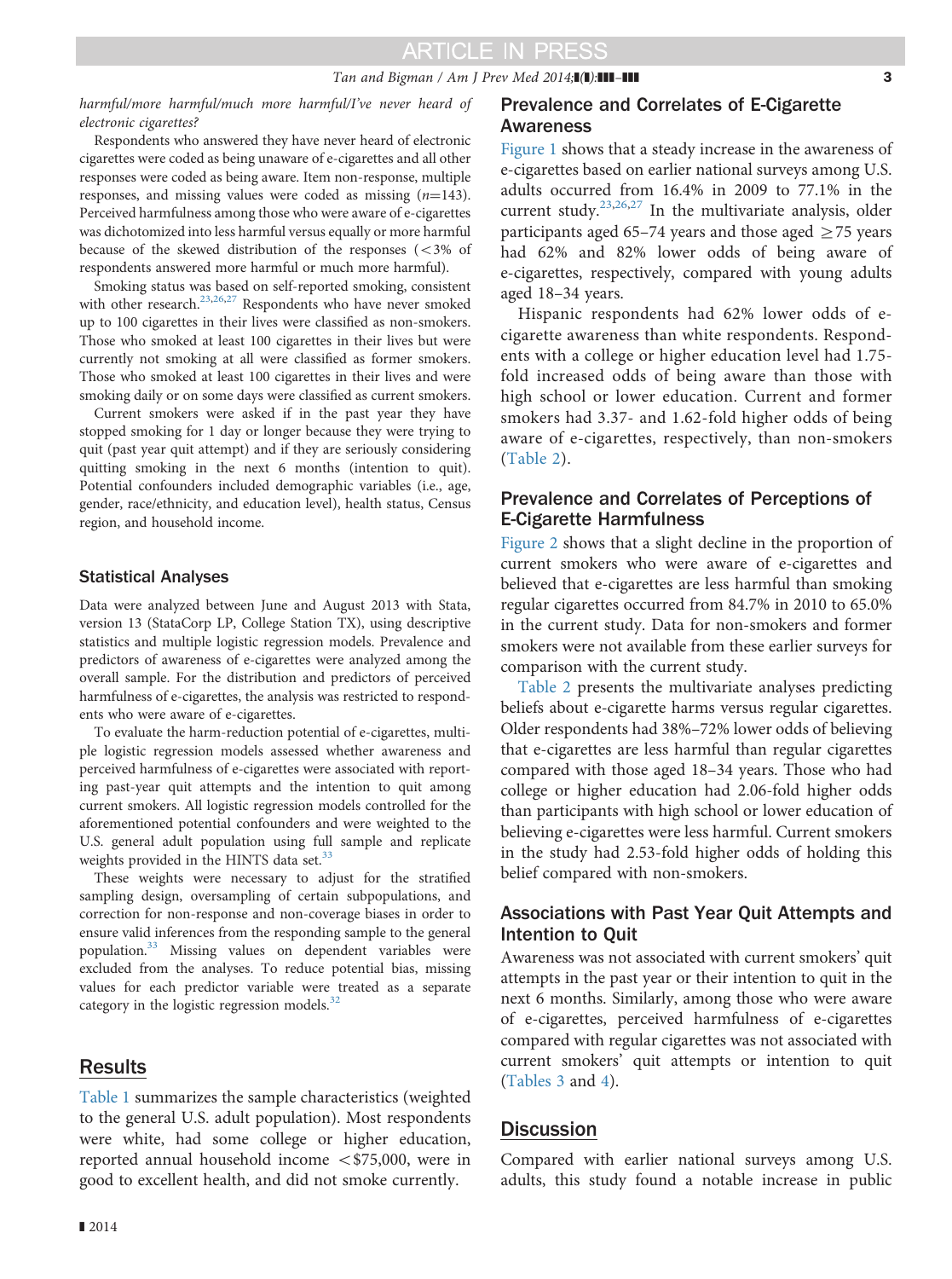## <span id="page-3-0"></span>Table 1. Characteristics of study sample: unweighted sample size and weighted percentages

|                              | n (weighted %) |
|------------------------------|----------------|
| Age (years)                  |                |
| $18 - 34$                    | 529 (29.8)     |
| $35 - 49$                    | 845 (25.8)     |
| $50 - 64$                    | 1,168 (25.0)   |
| $65 - 74$                    | 555 (9.2)      |
| $\geq$ 75                    | 414 (7.8)      |
| <b>Missing</b>               | 119 (2.6)      |
| Gender                       |                |
| Male                         | 1,390 (47.7)   |
| Female                       | 2,172 (50.5)   |
| <b>Missing</b>               | 68 (1.8)       |
| Race/ethnicity               |                |
| White                        | 2,043 (61.6)   |
| African-American             | 496 (10.0)     |
| Hispanic                     | 511(13.7)      |
| Other <sup>a</sup>           | 208(6.5)       |
| <b>Missing</b>               | 372 (8.2)      |
| <b>Education</b>             |                |
| High school or below         | 329 (13.2)     |
| Completed high school        | 775 (19.9)     |
| Some college                 | 1,057 (36.8)   |
| College graduate or higher   | 1,380 (28.1)   |
| <b>Missing</b>               | 89 (1.9)       |
| Annual household income (\$) |                |
| $<$ 20,000                   | 837 (21.3)     |
| 20,000-34,999                | 550 (14.5)     |
| 35,000-49,999                | 51(15.2)       |
| 50,000-74,999                | 570 (16.1)     |
| $\geq 75,000$                | 1,043 (30.2)   |
| Missing                      | 119 (2.6)      |
| <b>Health status</b>         |                |
| Excellent                    | 382 (11.2)     |
| Very good                    | 1,232 (35.9)   |
| Good                         | 1,277 (34.1)   |
| Fair                         | 509 (12.9)     |
|                              | (continued)    |

Table 1. (continued)

|                             | n (weighted %) |
|-----------------------------|----------------|
| Poor                        | 123(3.0)       |
| Missing                     | 107 (2.9)      |
| <b>U.S. Census region</b>   |                |
| Northeast                   | 561 (18.2)     |
| Midwest                     | 684 (21.5)     |
| South                       | 1,542 (37.1)   |
| West                        | 843 (23.1)     |
| Smoking status <sup>b</sup> |                |
| Non-smoker                  | 2,052 (58.1)   |
| Current                     | 586 (18.5)     |
| Former                      | 939 (22.4)     |
| Missing                     | 53(1.0)        |

<sup>a</sup>Participants who were categorized as "other" were those who identified as non-Hispanic American Indian or Alaskan, Asian, Native Hawaiian or other Pacific Islander, or multiple races. Smoking status was based on self-reported smoking consistent with other research.

**PRespondents who have never smoked up to 100 cigarettes in their** lives were classified as non-smokers. Current smokers were those who smoked at least 100 cigarettes in their lives and were smoking daily or on some days. Former smokers were those who smoked at least 100 cigarettes in their lives but were currently not smoking at all.

awareness of e-cigarettes since 2009. In the beginning of 2013, more than three in four respondents were aware of this novel product. The rise in awareness of e-cigarettes could reflect sharp increases in advertising expenditures by manufacturers, availability in retail stores across the country, and presence in popular media in the time between the national surveys.<sup>2</sup> This trend suggests that e-cigarette awareness is increasingly prevalent and could be almost universal among U.S. adults in the near future.

However, it is worth noting that there were differences in awareness across certain socioeconomic factors. Consistent with previous research, older respondents, those with lower education, and some minorities were not as aware of e-cigarettes<sup>[22](#page-8-0),[23,26,27](#page-8-0)</sup> These persistent disparities in awareness may be consequential for tobacco control efforts among vulnerable populations depending on whether e-cigarettes turn out to be, on balance, helpful or harmful regarding smoking uptake and cessation efforts.

The implications of increasingly widespread awareness of e-cigarettes in the general population are presently unclear. Despite the high levels of awareness, only 6% of U.S. adults reported ever using e-cigarettes. $27$  Among smokers, ever use of e-cigarettes was estimated at 32% in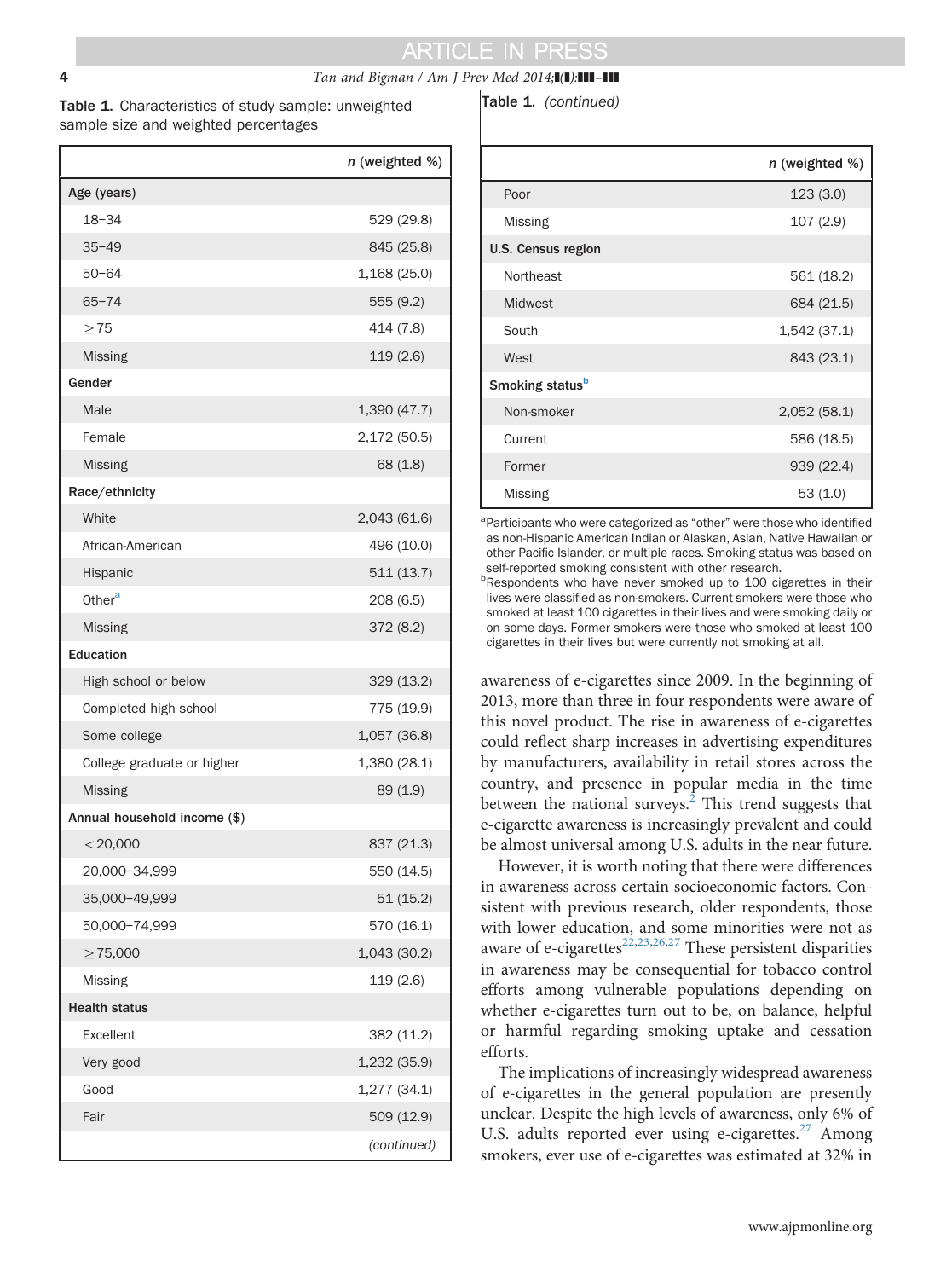Tan and Bigman / Am J Prev Med 2014; $I(I):$  $II-III$   $II=$ 

<span id="page-4-0"></span>

Figure 1. Population awareness of e-cigarettes, 2009-2013

Note: Population awareness data from 2009 to 2011 were obtained from separate national surveys.<sup>[23](#page-8-0),[26,27](#page-8-0)</sup>

2012, but current e-cigarette use is relatively low at only  $6\%$ <sup>22</sup> Although one recent news report predicted that ecigarette sales would soon reach  $$1.7$  billion,<sup>[34](#page-8-0)</sup> this impressive figure represents only 1% of current regular cigarette sales in the U.S.

The low usage levels do not presently support fears that e-cigarettes pose a serious public health threat that could unravel decades of tobacco control programs to denormalize smoking. At the same time, claims that ecigarettes are currently a major force in reducing harm from regular cigarette use at the population level also appear premature.

We compared current smokers' perceptions of reduced harm of e-cigarettes with earlier surveys and found a gradual decline in this belief from 84% in 2010 to 65% in  $2013.<sup>26</sup>$  $2013.<sup>26</sup>$  $2013.<sup>26</sup>$  A formal analysis of this trend was not possible because of differences in study sampling. This apparent decline in smokers' beliefs about reduced harm of e-cigarettes compared with regular cigarettes is perplexing against the background of advertising and media messages touting e-cigarettes as safer alternatives and cessation aids.

One possible explanation is that the increased media attention over the lack of FDA approval and regulation of this emerging tobacco product,  $34-36$  $34-36$  $34-36$  injuries arising from e-cigarette-induced fires,<sup>[37](#page-8-0),[38](#page-8-0)</sup> and health concerns from toxic chemicals in e-cigarettes $39-41$  $39-41$  $39-41$  in recent years may have conveyed conflicting information about the relative safety of e-cigarette use.

In this study, we found that fewer former (50%) and never smokers (46%) were convinced that e-cigarettes are less harmful than regular cigarettes compared with current smokers (65%). These differences could be due to smokers being more exposed to marketing materials that frame the benefits and reduced harm of e-cigarettes because they are

the target audience of e-cigarette marketing, or they could reflect greater attention to the topic among smokers because it has more personal relevance.

However, we recommend continued monitoring of perceptions of e-cigarette harms among former and nonsmokers for a few reasons. First, a qualitative study suggested that non-smokers who have no intention to initiate smoking may nevertheless be open to trying e-cigarettes, which could serve as a gateway to other tobacco products including cigarettes. $42$  Second, young adult former smokers in a community survey believed that e-cigarettes are less addictive than cigarettes; this may tempt former smokers to resume their smoking habits and result in relapse.<sup>[43](#page-8-0)</sup>

The current analyses showed that there were no significant associations between e-cigarette awareness or perceived harmfulness and smokers' intentions to quit or past-year quit attempts. These null findings suggest several possibilities. One potential interpretation is that adult smokers have not yet accepted e-cigarettes as a means to quit smoking. Even if they are aware of e-cigarettes and believe that they are less harmful, it is not sufficient to prompt them to consider quitting or try to quit smoking.

For example, this relationship may be mediated through greater perceived efficacy of the product and moderated by perceived efficacy to quit smoking. A recent study reported that smokers in Hawaii who used e-cigarettes for quitting were more likely to have higher motivation and self-efficacy to quit and to achieve longer recent quit durations than non-users of e-cigarettes.<sup>[44](#page-8-0)</sup>

An alternative interpretation of the null associations is that it could be an artifact of the cross-sectional analyses. For example, it may be that there was insufficient time lag between smokers becoming aware of e-cigarettes and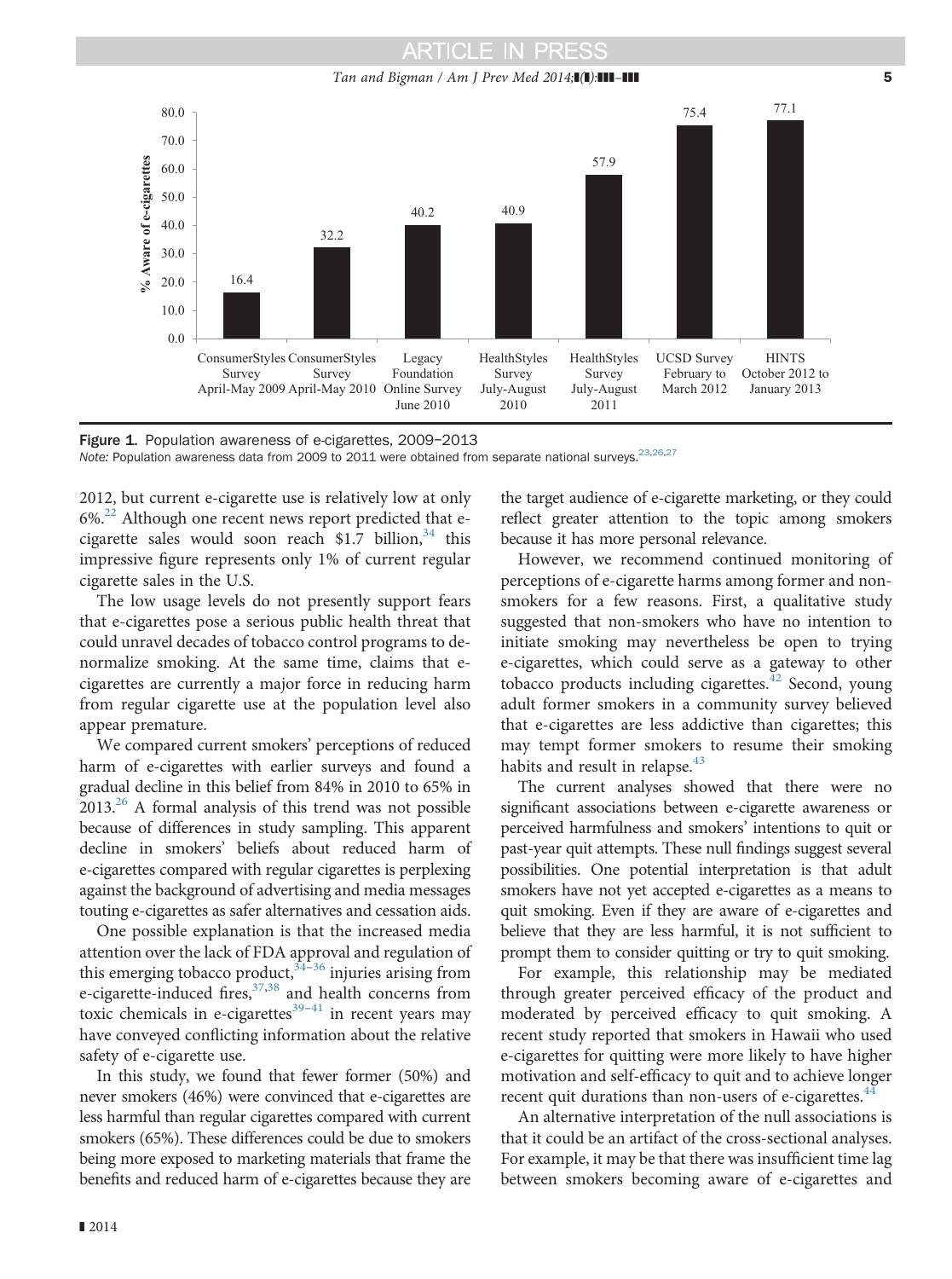## <span id="page-5-0"></span>**6** Tan and Bigman / Am J Prev Med 2014;**1(1):111-111**

## Table 2. Point estimates and AORs for predicting e-cigarette awareness and perceived harmfulness

|                              | Awareness of e-cigarettes $(n=3,487)^{a}$ |                           | Believe e-cigarettes are less harmful $(n=2,609)^b$ |                                   |  |  |
|------------------------------|-------------------------------------------|---------------------------|-----------------------------------------------------|-----------------------------------|--|--|
| <b>Predictor variables</b>   | % (95% CI)                                | AOR (95% CI) <sup>c</sup> | % (95% CI)                                          | AOR (95% CI) <sup>c</sup>         |  |  |
| <b>Overall</b>               | 77.1 (74.5, 79.7)                         |                           | 50.7 (47.8, 53.7)                                   |                                   |  |  |
| Age (years)                  |                                           |                           |                                                     |                                   |  |  |
| $18 - 34$ (ref)              | 81.5 (74.7, 88.3)                         | 1.00                      | 60.1 (53.4, 66.8)                                   | 1.00                              |  |  |
| $35 - 49$                    | 83.5 (80.3, 86.7)                         | 1.00(0.56, 1.79)          | 51.2 (45.5, 56.9)                                   | $0.62^*$ (0.41, 0.94)             |  |  |
| $50 - 64$                    | 78.6 (74.4, 82.8)                         | 0.73(0.41, 1.29)          | 47.3 (43.4, 51.1)                                   | $0.55^{**}$ (0.38, 0.81)          |  |  |
| $65 - 74$                    | 67.8 (61.9, 73.7)                         | $0.38$ ** (0.21, 0.69)    | 42.5 (36.0, 49.0)                                   | $0.48$ <sup>**</sup> (0.30, 0.79) |  |  |
| $\geq$ 75                    | 46.6 (40.1, 53.2)                         | $0.18***$ (0.10, 0.31)    | 27.5 (19.7, 35.3)                                   | $0.28***$ (0.16, 0.47)            |  |  |
| Gender                       |                                           |                           |                                                     |                                   |  |  |
| Male (ref)                   | 79.6 (76.0, 83.2)                         | 1.00                      | 58.4 (53.4, 63.4)                                   | 1.00                              |  |  |
| Female                       | 75.6 (72.3, 78.8)                         | 0.82(0.65, 1.02)          | 42.9 (39.2, 46.5)                                   | 0.84(0.50, 1.40)                  |  |  |
| Race/ethnicity               |                                           |                           |                                                     |                                   |  |  |
| White (ref)                  | 81.3 (78.7, 84.0)                         | 1.00                      | 53.8 (50.1, 57.5)                                   | 1.00                              |  |  |
| African American             | 78.1 (73.1, 83.0)                         | 0.82(0.52, 1.29)          | 42.2 (32.0, 52.4)                                   | 0.61(0.35, 1.07)                  |  |  |
| Hispanic                     | 64.3 (54.9, 73.8)                         | $0.38***$ (0.24, 0.62)    | 53.5 (44.1, 63.0)                                   | 0.95(0.64, 1.41)                  |  |  |
| Other                        | 72.3 (53.2, 91.4)                         | 0.60(0.21, 1.73)          | 42.9 (30.8, 54.9)                                   | 0.57(0.31, 1.08)                  |  |  |
| Education                    |                                           |                           |                                                     |                                   |  |  |
| High school or below (ref)   | 65.0 (56.7, 73.2)                         | 1.00                      | 41.0 (28.2, 53.9)                                   | 1.00                              |  |  |
| Completed high school        | 72.8 (67.3, 78.3)                         | 1.15(0.69, 1.93)          | 45.9 (37.8, 54.0)                                   | 1.23(0.65, 2.34)                  |  |  |
| Some college                 | 80.3 (75.9, 84.8)                         | 1.54 (0.90, 2.62)         | 51.4 (46.5, 56.3)                                   | 1.42 (0.77, 2.65)                 |  |  |
| College graduate or higher   | 81.8 (79.3, 84.2)                         | $1.75$ (1.07, 2.87)       | 57.1 (52.2, 62.0)                                   | $2.06^*$ (1.06, 4.02)             |  |  |
| Annual household income (\$) |                                           |                           |                                                     |                                   |  |  |
| $<$ 20,000 (ref)             | 72.3 (65.4, 79.3)                         | 47.1 (38.3, 55.9)         | 1.00                                                |                                   |  |  |
| 20,000-34,999                | 76.5 (69.6, 83.3)                         | 1.31(0.83, 2.06)          | 49.7 (42.8, 56.7)                                   | 1.22(0.77, 1.91)                  |  |  |
| 35,000-49,999                | 72.4 (66.2, 78.7)                         | 0.93(0.54, 1.59)          | 48.0 (38.5, 57.4)                                   | 1.04(0.63, 1.70)                  |  |  |
| 50,000-74,999                | 82.5 (78.4, 86.5)                         | 1.26(0.73, 2.19)          | 52.6 (46.0, 59.3)                                   | 1.18(0.74, 1.89)                  |  |  |
| $\geq$ 75,000                | 81.2 (78.1, 84.3)                         | 1.10(0.64, 1.91)          | 54.2 (48.8, 59.6)                                   | 1.29 (0.83, 2.00)                 |  |  |
| <b>Health status</b>         |                                           |                           |                                                     |                                   |  |  |
| Excellent (ref)              | 75.2 (66.2, 84.2)                         | 1.00                      | 49.4 (37.3, 61.6)                                   | $1.00\,$                          |  |  |
| Very good                    | 81.2 (77.7, 84.7)                         | 1.38 (0.79, 2.42)         | 52.4 (46.9, 58.0)                                   | 1.21(0.67, 2.19)                  |  |  |
| Good                         | 77.4 (73.7, 81.1)                         | 1.24(0.72, 2.11)          | 47.7 (42.6, 52.7)                                   | 1.07 (0.58, 1.98)                 |  |  |
| Fair                         | 65.2 (53.7, 76.7)                         | 0.76(0.33, 1.76)          | 53.7 (43.5, 63.8)                                   | 1.75(0.89, 3.44)                  |  |  |
| Poor                         | 78.2 (66.8, 89.7)                         | 1.28(0.54, 3.03)          | 44.5 (20.5, 68.6)                                   | 0.96 (0.20, 4.56)                 |  |  |
| U.S. Census region           |                                           |                           |                                                     |                                   |  |  |
| Northeast (ref)              | 75.9 (70.1, 81.7)                         | $1.00\,$                  | 51.2 (43.0, 59.3)                                   | $1.00\,$                          |  |  |
| Midwest                      | 79.6 (74.4, 84.7)                         | 1.15(0.72, 1.81)          | 48.7 (41.2, 56.3)                                   | 0.86(0.55, 1.35)                  |  |  |
|                              |                                           |                           |                                                     | (continued on next page)          |  |  |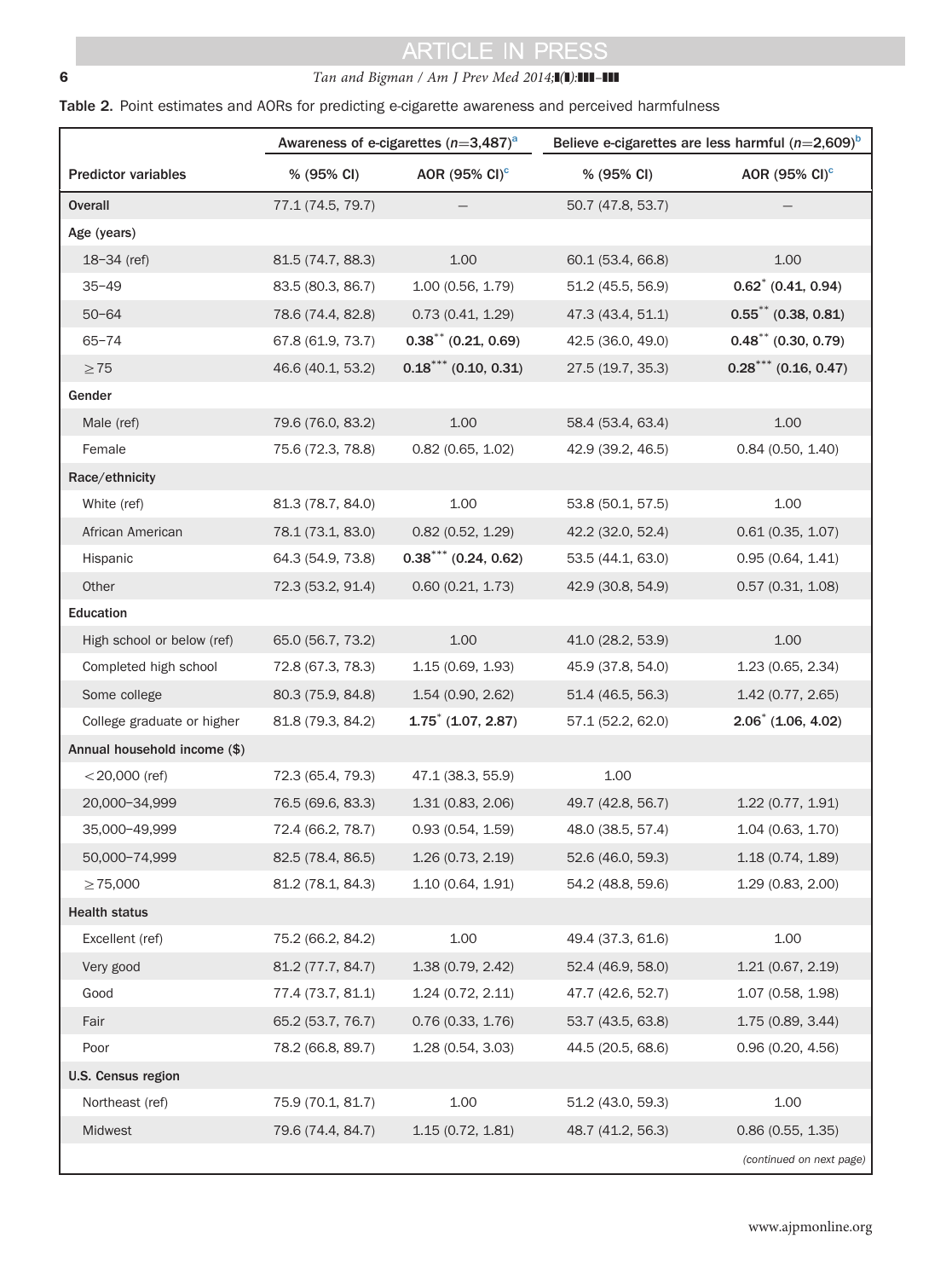## Tan and Bigman / Am J Prev Med 2014; $I(I):III-III$  **7**

## <span id="page-6-0"></span>Table 2. (continued )

|                            | Awareness of e-cigarettes $(n=3,487)^{a}$ |                                   | Believe e-cigarettes are less harmful $(n=2,609)^{\circ}$ |                           |  |  |
|----------------------------|-------------------------------------------|-----------------------------------|-----------------------------------------------------------|---------------------------|--|--|
| <b>Predictor variables</b> | % (95% CI)                                | AOR $(95\% \text{ Cl})^c$         |                                                           | AOR $(95\% \text{ Cl})^c$ |  |  |
| South                      | 78.1 (74.7, 81.6)                         | 1.19(0.77, 1.87)                  | 52.4 (47.0, 57.9)                                         | 1.06(0.73, 1.52)          |  |  |
| West                       | 74.2 (67.9, 80.4)                         | 1.04(0.67, 1.62)                  | 49.6 (42.1, 57.0)                                         | 0.85(0.54, 1.34)          |  |  |
| <b>Smoking status</b>      |                                           |                                   |                                                           |                           |  |  |
| Non-smoker (ref)           | 73.0 (68.6, 77.3)                         | 1.00                              | 45.9 (42.1, 49.6)                                         | 1.00                      |  |  |
| Current                    | 88.6 (84.4, 92.8)                         | $3.37***$ (2.02, 5.63)            | 65.0 (57.6, 72.4)                                         | $2.53***$ (1.72, 3.72)    |  |  |
| Former                     | 78.3 (74.3, 82.3)                         | $1.62$ <sup>**</sup> (1.16, 2.26) | 49.5 (43.6, 55.3)                                         | 1.33(0.99, 1.78)          |  |  |

Note: Boldface indicates statistical significance.

<sup>a</sup>Missing cases for awareness of e-cigarettes variable ( $n=143$ ) were excluded from analysis.

 $b$ The model predicting belief that e-cigarettes are less harmful included only respondents who are aware of e-cigarettes.

<sup>c</sup>ORs are adjusted for all other covariates in the model.

 $*p<0.05, *p<0.01, *p<0.00005$ 

reduced harm and their decisions to try to quit smoking. It is also possible that there has not been enough exposure to information about e-cigarettes or related persuasive content that would influence smokers' cessation intentions or behaviors at this point in time.

The null findings underscore the importance of further research to track smokers' exposure to e-cigarette information and their cessation behaviors over time, which could help to rule out these alternate explanations about insufficient time lag, lack of cumulative exposure to e-cigarette information, or lack of exposure to specific messages to use e-cigarettes for smoking cessation.

## Study Limitations

There are several limitations to this study. First, the ecigarette awareness measure did not directly ask if respondents were aware of e-cigarettes. However, the results from this study are in line with the trend of





increasing e-cigarette awareness across various studies over time as shown in [Figure 1.](#page-4-0)

Currently, there is no standardized measure of e-cigarette awareness; prior surveys have all measured awareness using different survey items.<sup>22-[24](#page-8-0),[26,27](#page-8-0)</sup> Second, owing to the cross-sectional nature of the survey design, it is not possible to draw causal inferences. The study sample may not represent the U.S. adult population because of the low response rate. However, steps were taken to adjust for survey non-response and to weight the study sample to the general population.

This study did not assess exposure to e-cigarette information in the media, the content of such exposures, e-cigarette usage, and other quit behaviors (e.g., reducing the number of cigarettes smoked per day) because these were not measured in the HINTS questionnaire. Future rounds of HINTS could consider including these items. We recommend further population-based research to assess smokers' beliefs and attitudes toward e-cigarettes as cessation aid

> devices, quit attempts, smoking reduction, and successful tobacco cessation among e-cigarette users in the U.S. In particular, it may be that as population-level e-cigarette use increases, a relationship among awareness, perceived harm, e-cigarette use, and smoking cessation could emerge.

## **Conclusions**

This study found that awareness of e-cigarettes among U.S. adults increased over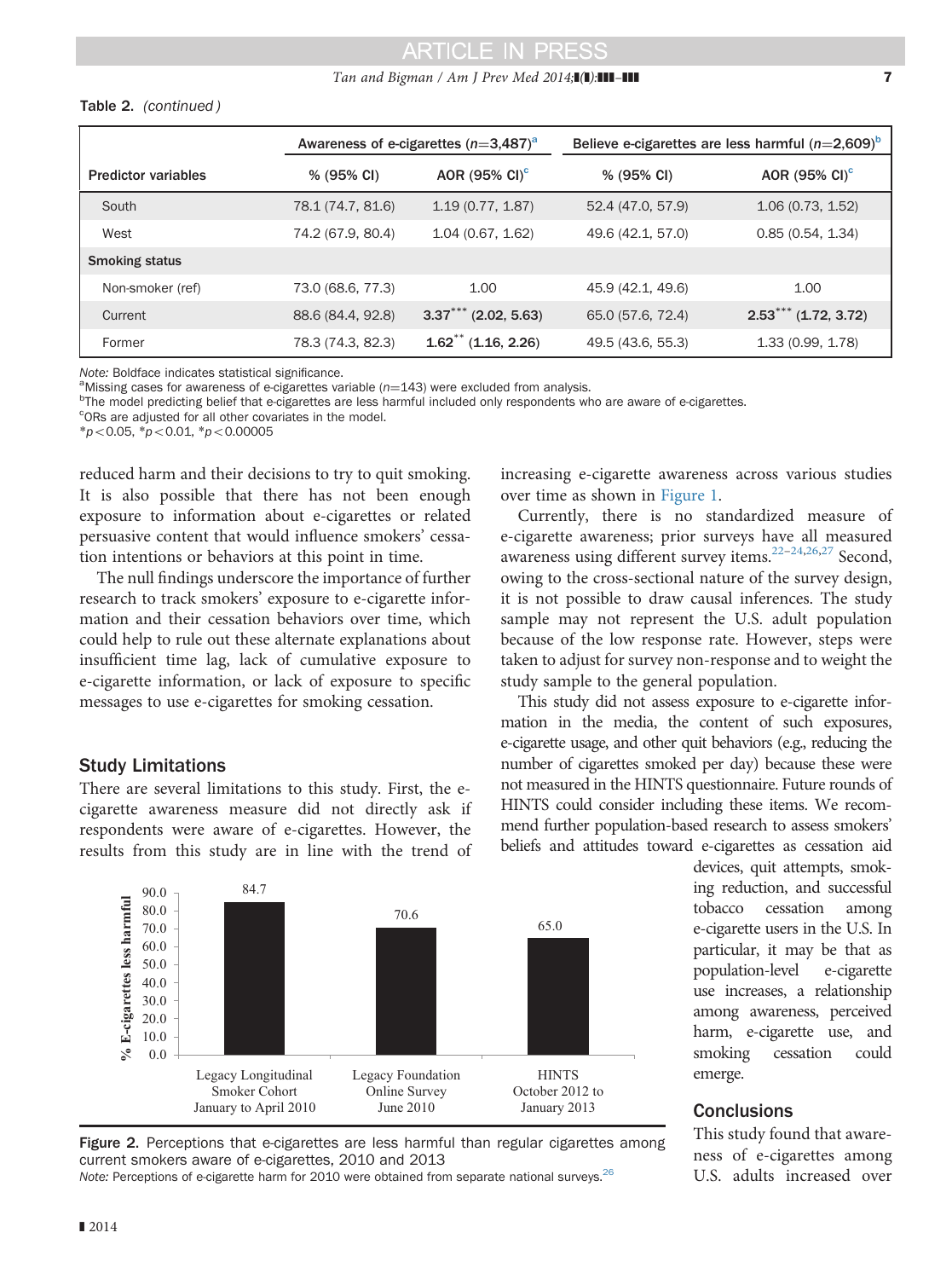#### <span id="page-7-0"></span>8 Tan and Bigman / Am J Prev Med 2014;**[(]**):**[11]**

#### Table 3. Predicting past-year quit attempt and intention to quit with e-cigarette awareness<sup>a</sup>

|                                   | Past-year quit attempt <sup>b</sup>     |                  | Intention to quit <sup>c</sup> |                           |  |  |
|-----------------------------------|-----------------------------------------|------------------|--------------------------------|---------------------------|--|--|
| <b>Predictor variable</b>         | AOR (95% CI) <sup>a</sup><br>% (95% CI) |                  | % (95% CI)                     | AOR $(95\% \text{ Cl})^d$ |  |  |
| Awareness of e-cigarettes         |                                         |                  |                                |                           |  |  |
| Never heard of e-cigarettes (ref) | 43.0 (33.9, 52.1)                       | 1.00             | 68.0 (50.5, 85.6)              | 1.00                      |  |  |
| Aware of e-cigarettes             | 47.4 (42.7, 52.1)                       | 1.25(0.54, 2.91) | 66.4 (58.9, 74.0)              | 0.96(0.32, 2.92)          |  |  |

<sup>a</sup>These analyses included only current smokers.

<sup>b</sup>Missing cases for quit attempt in the past year ( $n=217$ ) are excluded from these analyses.

<sup>c</sup>Missing cases for intention to quit ( $n=8$ ) are excluded from these analyses.

<sup>d</sup>ORs are adjusted for gender, race/ethnicity, education level, household income, health status, and Census region.

|  |  |  |  |  | Table 4. Predicting past-year quit attempt and intention to quit with perceived e-cigarette harmfulness <sup>a</sup> |
|--|--|--|--|--|----------------------------------------------------------------------------------------------------------------------|
|  |  |  |  |  |                                                                                                                      |

|                                               | Past-year quit attempt <sup>b</sup> |                           | Intention to quit <sup>c</sup> |                           |  |
|-----------------------------------------------|-------------------------------------|---------------------------|--------------------------------|---------------------------|--|
| <b>Predictor variable</b>                     | % (95% CI)                          | AOR (95% CI) <sup>d</sup> | % (95% CI)                     | AOR (95% CI) <sup>d</sup> |  |
| <b>Perceived harmfulness</b>                  |                                     |                           |                                |                           |  |
| Equally or more harmful than cigarettes (ref) | 47.0 (39.8, 54.2)                   | 1.00                      | 69.4 (56.5, 82.3)              | 1.00                      |  |
| Less harmful than cigarettes                  | 47.7 (41.0, 54.5)                   | 0.48(0.21, 1.09)          | 64.9 (54.9, 74.8)              | 0.95(0.42, 2.12)          |  |

<sup>a</sup>These analyses included only current smokers who are aware of e-cigarettes.

<sup>b</sup>Missing cases for quit attempt in the past year ( $n=131$ ) are excluded from these analyses.

<sup>c</sup>Missing cases for intention to quit ( $n=3$ ) are excluded from these analyses.

<sup>d</sup>ORs are adjusted for gender, race/ethnicity, education level, household income, health status, and Census region.

time compared with earlier surveys. It is uncertain whether increased population e-cigarette awareness and perceptions about reduced harm might play a role in encouraging smoking-cessation behaviors. However, public health professionals should systematically scrutinize the nature of marketing activities and media coverage of e-cigarettes, their impact on population awareness and perceptions of e-cigarettes, and how these factors may influence e-cigarette use and smoking prevalence in the U.S. population.

Andy Tan conducted this work while a postdoctoral fellow in the Center of Excellence in Cancer Communication Research at the University of Pennsylvania (supported by National Cancer Institute grant P20CA095856). Cabral Bigman conducted this work while a Yerby Postdoctoral Fellow at the Harvard School of Public Health and an assistant professor at the University of Illinois at Urbana-Champaign.

No financial disclosures were reported by the authors of this paper.

## References

1. U.S. Food and Drug Administration Center for Tobacco Products. Public health focus—electronic cigarettes (e-cigarettes). [fda.gov/News](fda.gov/NewsEvents/PublicHealthFocus/ucm172906.htm) [Events/PublicHealthFocus/ucm172906.htm.](fda.gov/NewsEvents/PublicHealthFocus/ucm172906.htm)

- 2. [Noel JK, Rees VW, Connolly GN. Electronic cigarettes: a new](http://refhub.elsevier.com/S0749-3797(14)00107-X/sbref1) "tobacco" [industry? Tob Control 2011;20\(1\):81.](http://refhub.elsevier.com/S0749-3797(14)00107-X/sbref1)
- 3. National Public Radio. E-cigarettes bring smokers back inside, for now. [npr.org/2013/04/27/179490799/e-cigarettes-bring-smokers-back-inside](npr.org/2013/04/27/179490799/e-cigarettes-bring-smokers-back-inside-for-now)[for-now.](npr.org/2013/04/27/179490799/e-cigarettes-bring-smokers-back-inside-for-now)
- 4. Veppo, Inc. Veppo E-Cigarettes at 2013 Billboard Music Awards. <veppocig.com/billboard-music-awards/>.
- 5. Internet Movie Database. Demo Reel (Blu E-Cig National TV Commercial). IMDb. [imdb.com/video/demo\\_reel/vi2066392089/.](imdb.com/video/demo_reel/vi2066392089/)
- 6. [Cobb NK, Brookover J, Cobb CO. Forensic analysis of online marketing](http://refhub.elsevier.com/S0749-3797(14)00107-X/sbref2) [for electronic nicotine delivery systems. Tob Control 2013: In press.](http://refhub.elsevier.com/S0749-3797(14)00107-X/sbref2)
- 7. [Grana RA, Glantz SA, Ling PM. Electronic nicotine delivery systems in](http://refhub.elsevier.com/S0749-3797(14)00107-X/sbref3) [the hands of Hollywood. Tob Control 2011;20\(6\):425](http://refhub.elsevier.com/S0749-3797(14)00107-X/sbref3)–6.
- 8. [Luo C, Zheng X, Zeng DD, et al. Portrayal of electronic cigarettes on](http://refhub.elsevier.com/S0749-3797(14)00107-X/sbref4) [YouTube. In: Zeng D, Yang CC, Tseng VS, et al. eds. Smart health.](http://refhub.elsevier.com/S0749-3797(14)00107-X/sbref4) [Lecture notes in computer science. Berlin, Heidelberg, Germany:](http://refhub.elsevier.com/S0749-3797(14)00107-X/sbref4) [Springer, 2013.](http://refhub.elsevier.com/S0749-3797(14)00107-X/sbref4)
- 9. [Paek H-J, Kim S, Hove T, Huh JY. Reduced harm or another gateway](http://refhub.elsevier.com/S0749-3797(14)00107-X/sbref5) [to smoking? Source, message, and information characteristics of](http://refhub.elsevier.com/S0749-3797(14)00107-X/sbref5) [e-cigarette videos on YouTube. J Health Commun 2013: In press.](http://refhub.elsevier.com/S0749-3797(14)00107-X/sbref5)
- 10. [Etter J-F, Bullen C, Flouris AD, Laugesen M, Eissenberg T. Electronic](http://refhub.elsevier.com/S0749-3797(14)00107-X/sbref6) [nicotine delivery systems: a research agenda. Tob Control 2011;20\(3\):243](http://refhub.elsevier.com/S0749-3797(14)00107-X/sbref6)–8.
- 11. [Avery R, Kenkel D, Lillard DR, Mathios A. Private pro](http://refhub.elsevier.com/S0749-3797(14)00107-X/sbref7)fits and public [health: does advertising smoking cessation products encourage smokers](http://refhub.elsevier.com/S0749-3797(14)00107-X/sbref7) [to quit? Cambridge MA: National Bureau of Economic Research, 2006.](http://refhub.elsevier.com/S0749-3797(14)00107-X/sbref7)
- 12. [Hammond D, McDonald PW, Fong GT, Borland R. Do smokers know](http://refhub.elsevier.com/S0749-3797(14)00107-X/sbref8) [how to quit? Knowledge and perceived effectiveness of cessation](http://refhub.elsevier.com/S0749-3797(14)00107-X/sbref8) [assistance as predictors of cessation behaviour. Addiction 2004;99\(8\):](http://refhub.elsevier.com/S0749-3797(14)00107-X/sbref8) [1042](http://refhub.elsevier.com/S0749-3797(14)00107-X/sbref8)–8.
- 13. [Rogers EM. Diffusion of innovations. 5th ed. New York: Free Press, 2003.](http://refhub.elsevier.com/S0749-3797(14)00107-X/sbref9)
- 14. [Weinstein ND. The precaution adoption process. Health Psychol](http://refhub.elsevier.com/S0749-3797(14)00107-X/sbref10) [1988;7\(4\):355](http://refhub.elsevier.com/S0749-3797(14)00107-X/sbref10)–86.